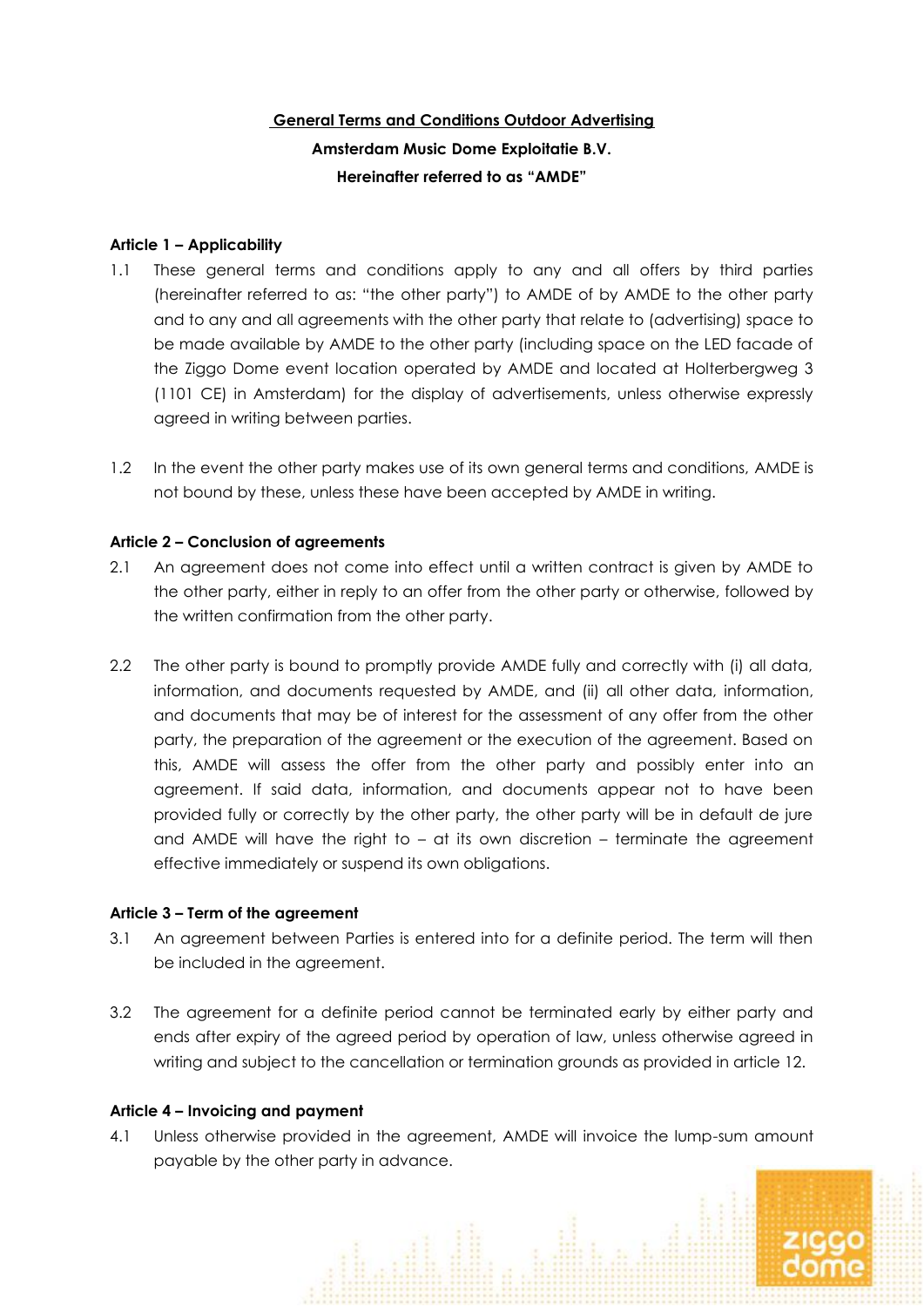- 4.2 Payment of the amount payable by the other party to AMDE must be made without any deduction, discount or settlement, by transfer of the amount payable to the bank account to be indicated by AMDE and, unless otherwise agreed, in Euro. If no other term has been agreed, the transfer must take place within ten (10) days of the invoice date.
- 4.3 In case of overdue payment, an interest of 2% per month on the outstanding amount is payable, whereby a part of the month counts as a full month. In addition, any costs, both legal and out-of-court costs, to be made by AMDE for collection of that which the other party leaves wrongly unpaid, are for the account of the other party. Furthermore, AMDE is authorized to suspend all work for the other party, including the provision of information to the other party, as long as full payment has not been received.
- 4.4 If the financial position or the payment history of the other party gives rise thereto, in the opinion of AMDE, AMDE will have the right to require the other party to immediately provide (additional) security in such a form as to be determined by AMDE. If the other party fails to provide the required security, AMDE will have the right, without prejudice to its other rights, to immediately suspend the further execution of the Lease Agreement and all that is owed to AMDE by the other party, of whatever nature, is immediately due and payable.
- 4.5 In case of an Agreement with multiple parties, each other party is jointly and severally liable for the payment of the outstanding invoice amount.

## **Article 5 – Delivery advertisement**

- 5.1 The other party will deliver the advertisement in accordance with the terms and conditions and specifications supplied by AMDE and within the period as set by AMDE.
- 5.2 In the event that the other party delivers not well reproducible, incomplete or unsuitable material or in an untimely manner, AMDE will have the right to charge any resulting extra costs to the other party or to suspend placement until the other party has met the prescribed conditions.

#### **Article 6 – Content and form of advertising**

6.1 The other party is familiar with the fact that restrictions my apply to the outdoor advertising to be conducted by the other party and the other party declares to respect these restrictions as part of the agreement between AMDE and the other party. Such restrictions may ensue from, among other things but not limited to: requirements from the Municipality of Amsterdam or other bodies governed by public law, the advertising design, traffic safety interests and/or signage, nuisance and/or inconvenience, hazardous negligence, construction, relocation, closing or maintenance of roads, or electricity regulations.

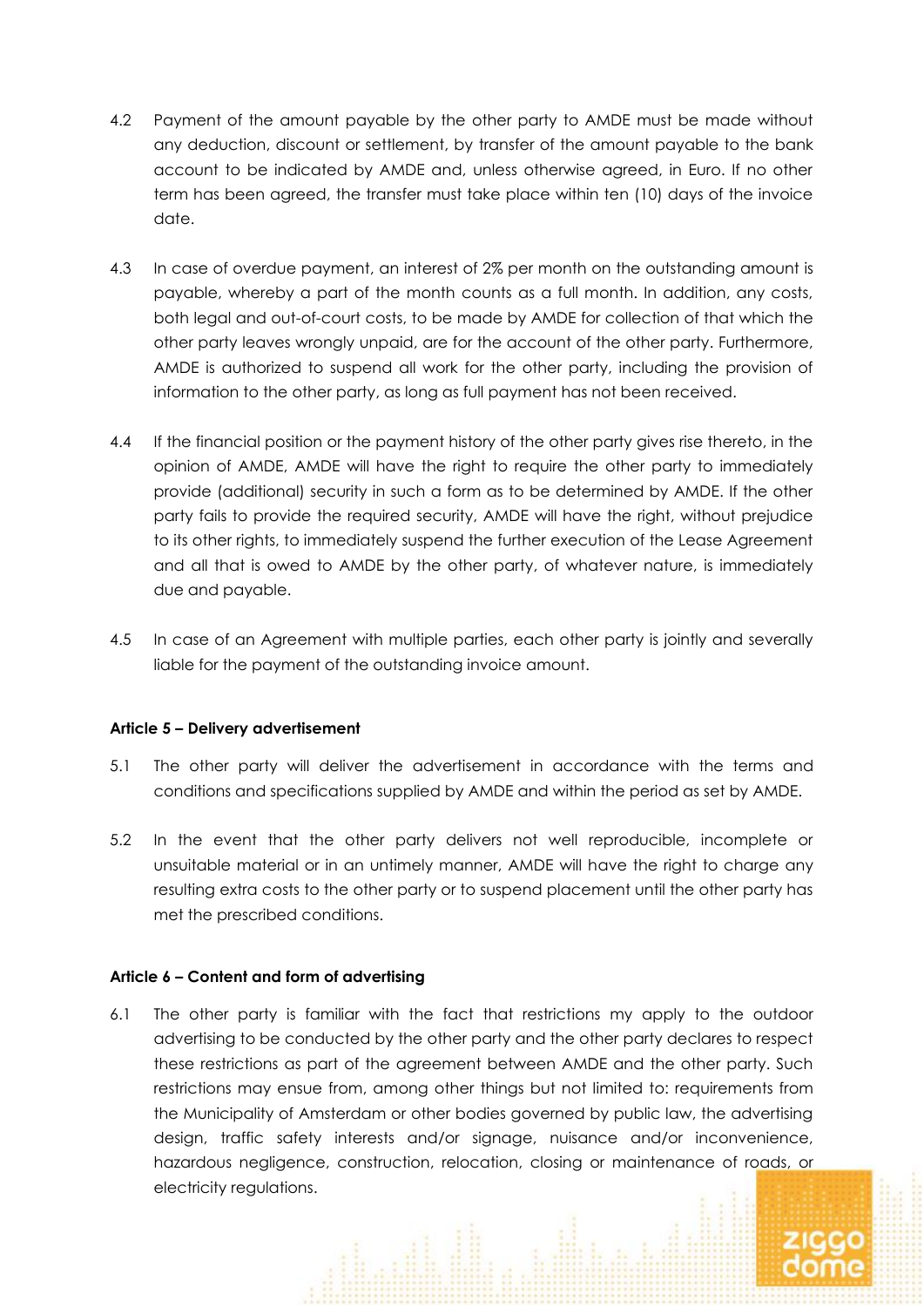- 6.2 The other party is liable for the form and content of the advertising message that will be placed in, on or to the outdoor advertising. The other party guarantees, among other things, that the advertisements:
	- will not be contrary to public order and/or morality;
	- will not be contrary to any government decision that is locally valid;
	- will not be contrary to the advertising code and/or any legal provision and/or any rights of any third party;
	- do not have any religious or political meaning;
	- are not of such an ideological nature that they are less suitable for the form of outdoor advertising in question;
	- do not infringe the rights or damage the products or services of (business) partners of the Ziggo Dome;
	- meet all reasonable requirements to be set to the form of outdoor advertising in question.
- 6.3 With the exception of intentional act or gross negligence of AMDE, the other party indemnifies AMDE against all claims of third parties and any ensuing damage, legal and other costs, in relation to the content, nature, form, execution, and maintenance of the advertisement or outdoor advertising.

## **Article 7 – Maintenance and liability**

- 7.1 AMDE will make every effort to carefully maintain the LED facade. The non (optimal) functioning of one or more LEDs cannot, however, lead to any liability on the part of AMDE. In the event that there is a major or prolonged malfunction of one or several of the LEDs, exclusively in the judgment of AMDE, AMDE will offer compensation to the other party in the form of a timeslot that is reasonable and in proportion to the duration of said malfunction.
- 7.2 AMDE is not liable towards the other party for any damage as a result of a situation of force majeure as stated in article 8.1.
- 7.3 In so far as AMDE may be liable towards the other party, on whichever ground, for any damage suffered by the other party, then this liability will at all times be limited to the invoice amount of the performance agreed by parties, and in so far as the invoice amount of this performance may be higher, this liability will at all times be limited to the amount that would be paid out under the third-party liability insurance of AMDE. On first written demand from the other party, AMDE will submit a copy of the insurance policy and conditions to the other party.

#### **Article 8 – Force majeure**

8.1 Parties are not liable to one another to perform their obligations in the event of force majeure.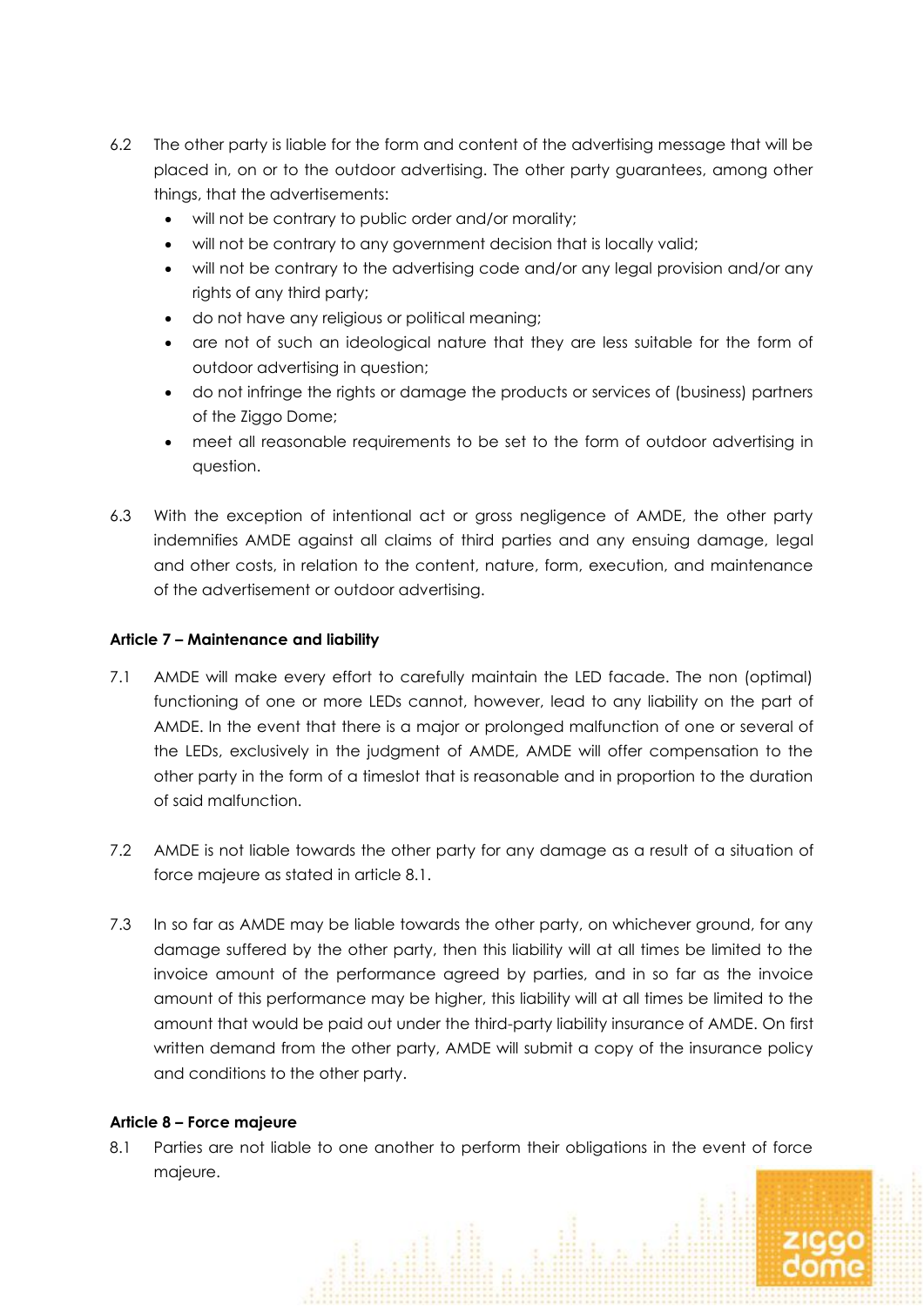- 8.2 On the part of AMDE, force majeure is understood to mean, in any case:
	- (temporary) period of inactivity of the LED facade of the Ziggo Dome due to e.g. electricity failure;
	- government measures;
	- closing of the Ziggo Dome for safety reasons;
	- inaccessibility or inadmissibility of the Ziggo Dome:
	- riot, civil commotion, fire in or around the location of the Ziggo Dome;
- 8.3 Force majeure on the part of the other party, is expressly understood by parties to not include the following circumstances:
	- non-performance or untimely performance by any supplier/contracted party or client of the other party;
	- personnel shortage, strike, sickness absence, production disruption and fire in the business of the other party;
	- unsuitability of or lack of equipment and other matters which are used by the other party for the execution of the agreement;
	- conduct of persons employed by the other party for the execution of the agreement;
	- failure by the other party to meet government requirements or permit requirements, other standards and guidelines.
- 8.4 If the other party pleads force majeure towards AMDE on any ground, whether or not justifiable, then AMDE will have the right to consider the agreement terminated immediately and without court intervention, or to terminate without AMDE being liable to pay any compensation or otherwise.

## **Article 9 – Confidentiality**

9.1 Each party is bound to absolute confidentiality with regard to any data, information and documents of a confidential nature that it has received from the other party.

## **Article 10 – Notice of default**

10.1 AMDE is only then in default in the performance of any obligation towards the other party, if it does not respond to a written notice of default by the other party and if a reasonable period of at least fourteen (14) days has been set for the performance.

## **Article 11 – Partial nullity**

11.1 The nullity of any provision of these general terms and conditions outdoor advertising does not affect the validity of its other provisions.

## **Article 12 – Termination of the agreement**

12.1 Each party to the agreement will have the right to either partially or entirely terminate the agreement per recorded signed for, without any further default being required, or – at its own discretion – suspend the further execution of the agreement, if: